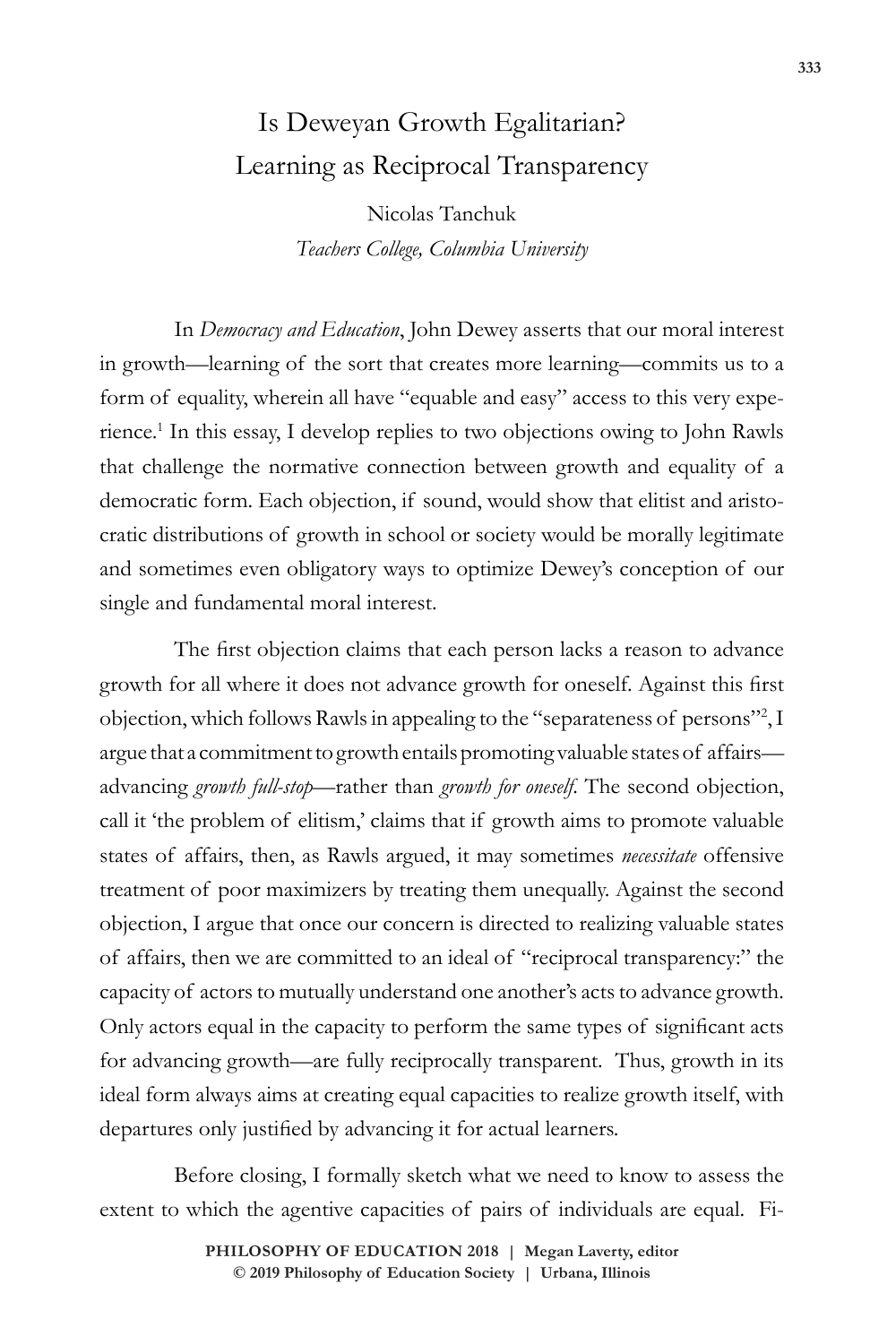nally, I conclude that the value of learning as its own end entails an egalitarian interpretation of education's positional value at odds with those standardly advanced by liberal theorists. By addressing each objection, I aim to motivate a future exploration of the justification for Dewey's normative commitment to growth as a moral and political ideal.

#### DEWEYAN GROWTH AND THE PROBLEM OF EQUALITY

Before turning to the analysis and extension of Dewey's view, it is instructive to consider some of what it will bracket. First, in what follows, I take for granted a view of Dewey's pragmatism founded upon a single normative ethical commitment to "the formation of a faith in intelligence, as the one and indispensable belief necessary to moral and social life."34 Robert Talisse has argued that there are reasons to think that this normative ethical commitment requires justification beyond what Dewey provides, if it is to form the end of public education.<sup>5</sup> I think Talisse is right, but I postpone a reply to this worry until a future work. Instead, I focus here on clarifying and establishing the relation between the commitment to learning as its own progressively realized end and equality in the ideal distribution of the capacity to learn. Learning to learn, at least in educational institutions, is often enough treated as our fundamental ethical commitment. As Joseph Stiglitz and Bruce Greenwald have argued, it may also be an appropriate aim of societies and economies looking to innovate and thrive.<sup>6</sup> In what follows, I argue that to the extent this is so, schools and societies should also aim toward equality in the distribution of growth, as a matter of normative necessity. If this much can be shown, a Deweyan approach that explicitly foregrounds the ideal of growth warrants further serious consideration at the intersection of education and justice.

In *Democracy and Education*, Dewey's most substantial work on politics and learning, both growth and equality are central. For Dewey, "there is nothing to which growth is relative save more growth, there is nothing to which education is subordinate save more education."7 Framed as such, growth, for Dewey, is our single and highest ethical end: it is subordinate to no other end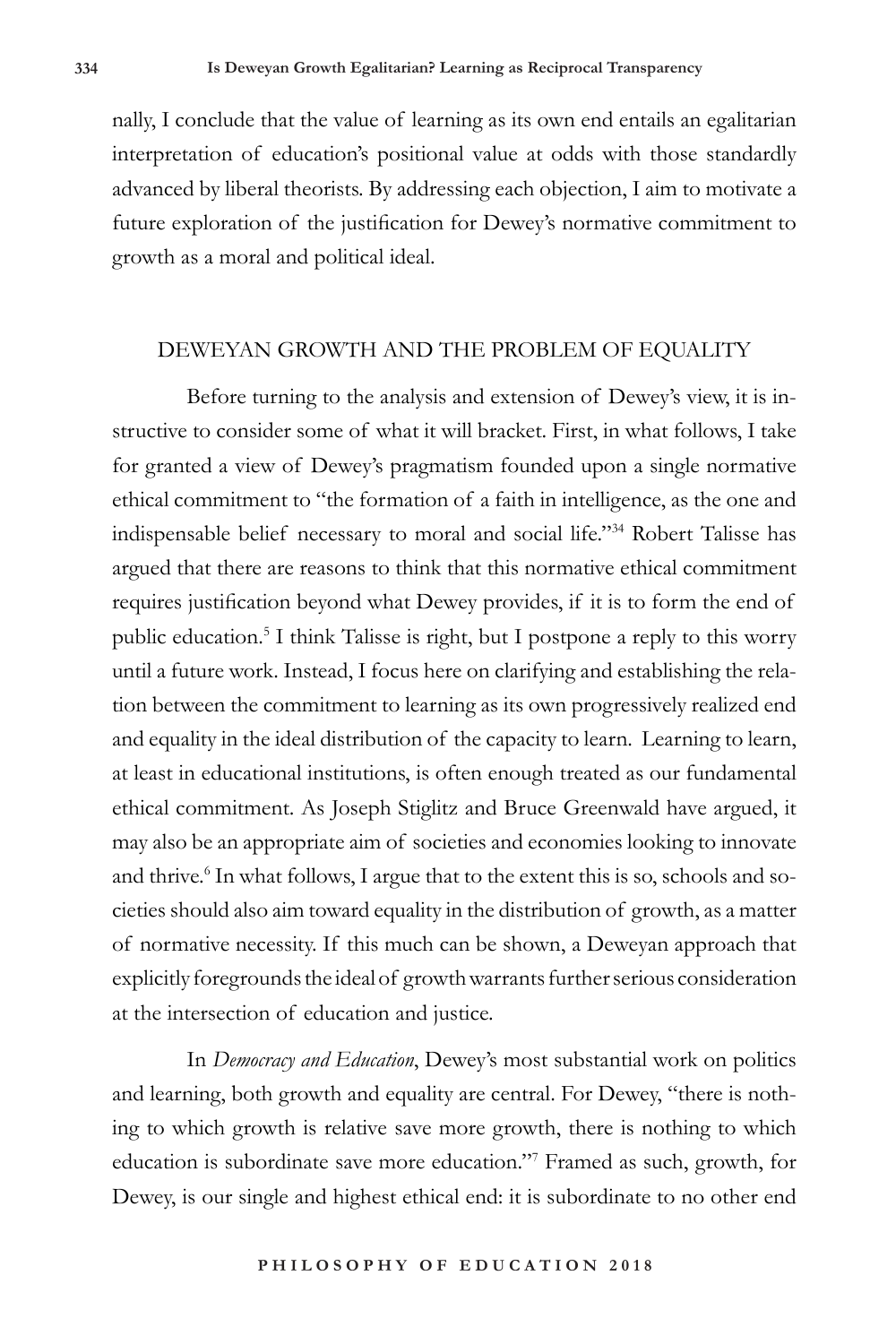and is valuable for its own sake—relative in value only to itself. Dewey's decision to close *Democracy and Education* by proclaiming that "[i]nterest in learning from all of the contacts of life is the essential moral interest" punctuates the point, presaging the passage above that "faith in intelligence" is the "one and indispensable belief necessary to moral and social life."8 As David T. Hansen argues, "interest" in the singular, for Dewey, is synonymous with growth, and stands in contrast with plural "interests" due to its fundamental moral status.<sup>9</sup> As such, it is rightly read, for Dewey, as constitutive of the *public* interest and is the natural aim of public schools and democratic society.10

Part of understanding the public interest, as Dewey sees it, is understanding its necessarily egalitarian character. By Dewey's lights, we ought to reject forms of human association "lacking reciprocity of interest," promoting instead those that encourage learning not just for oneself but also for others on "equable and easy terms."11 Dewey claims that this vision always involves a joining of fates: "An environment in which some are limited will *always* in reaction create conditions that prevent the full development even of those who fancy they enjoy complete freedom for unhindered growth."12 For Dewey, we are *always* committed to the fullest realization of others' capacities to grow, through the content of our own commitment to growth. Thus, we are each to strive to avoid "a confusion in which a few will appropriate to themselves the results of the blind and externally directed activities of others."13

Against Dewey's frame, two famous forms of objection, each owing to Rawls and untested in the educational literature on Dewey, suggest that equality, at least in a democratic form, is not internal to growth, providing a backdrop against which to clarify and strengthen Dewey's vision.<sup>14</sup> In what follows, I aim to establish against these objections that an attractive conception of equality is internal to the commitment to growth—learning as its own end.

### TWO PROBLEMS FOR DEWEYAN GROWTH

First, suppose growth is as Dewey claims. Should a powerful individual ever undermine the equal growth of others to increase the objectively valuable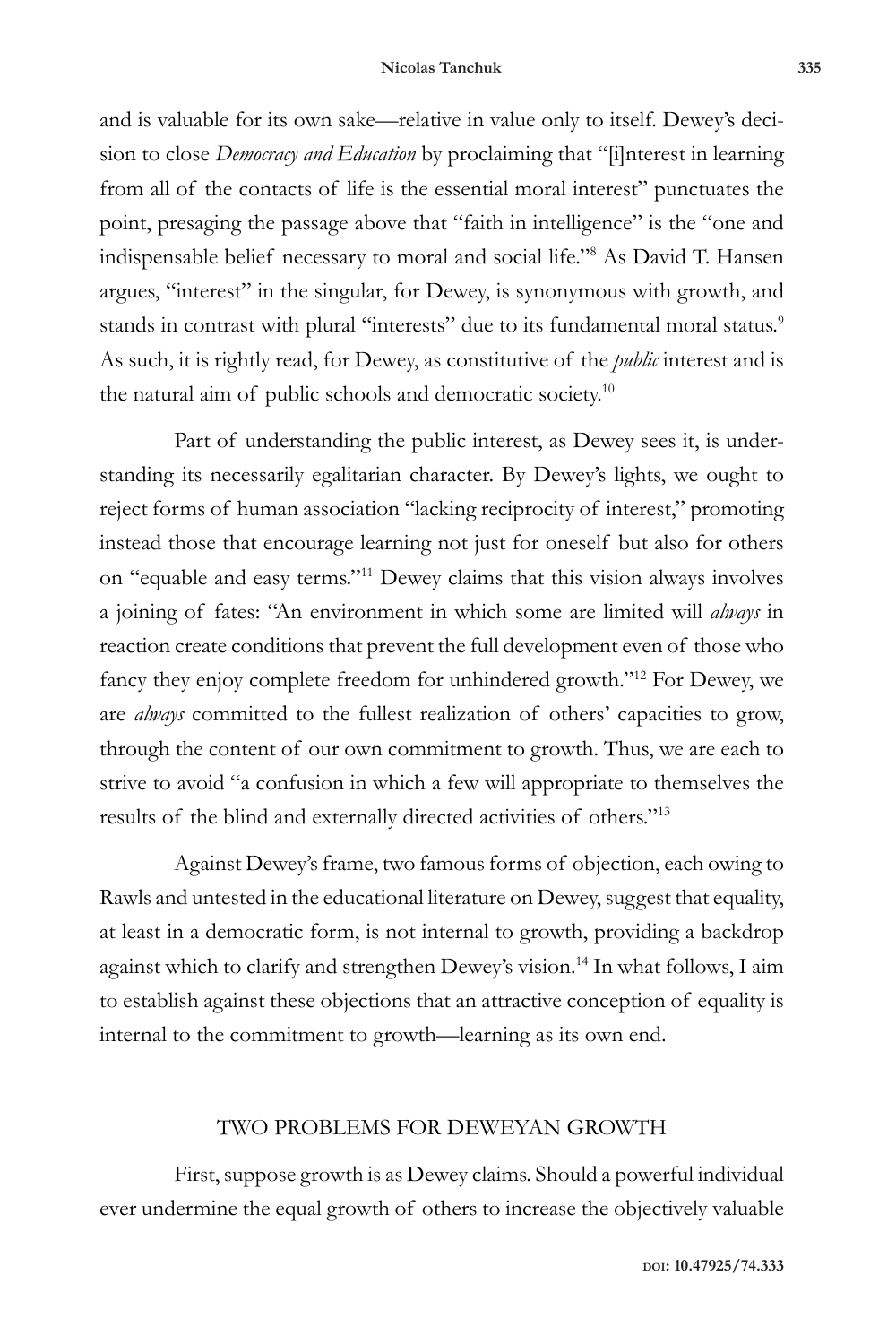power to grow in her individual life? Contrary to Dewey's unargued claim that everyone's growth is held back by the stifling of any, it seems highly plausible that more learning of the sort that supports learning is at least sometimes, if not often, created for some where others toil, providing the material conditions for the elite few to realize this end, even if in relative isolation from the labouring many. Is the goal of individually hoarding growth, then, sometimes consistent with Dewey's highest ideal, contrary to his desired egalitarian frame?

I want to suggest that it *is* consistent, if, as Rawls once argued, the ethical values that guide our lives are only *for* the individuals doing the valuing. In his critique of utilitarianism, Rawls argues that it is an error to apply principles of individual rationality and prudence within a life across lives because the lives of persons (and therefore their interests) are separate:

> This [mistaken] view of social cooperation is the consequence of extending to society the principle of choice for one man, and then, to make this extension work, conflating all persons into one through the imaginative acts of the impartial sympathetic spectator. Utilitarianism does not take seriously the distinction between persons.<sup>15</sup>

Rawls' stated target is utilitarian conceptions of the common good; but his objection applies also to all other teleological views that call individuals to serve an interest in common. It applies that is, to all views that call each to serve an ideal of the good *full-stop*. The objection claims that values and interests of agents are always and only *for* individuals—that good is always "good for" someone or other, who enjoys the good (or privation) in question—and never just good *full stop*. The call to advance growth, the objector claims, should always be followed with the question: "For whom?" Couched in Deweyan terms, my interest in promoting the good *for me*, even if defined by growth and requiring some social interaction, need not involve advancing it for all equally. Any categorical appeal to promoting an overarching ideal must earn its moral status *for each* in response to this demand.

The separateness of persons may sound like a purely metaphysical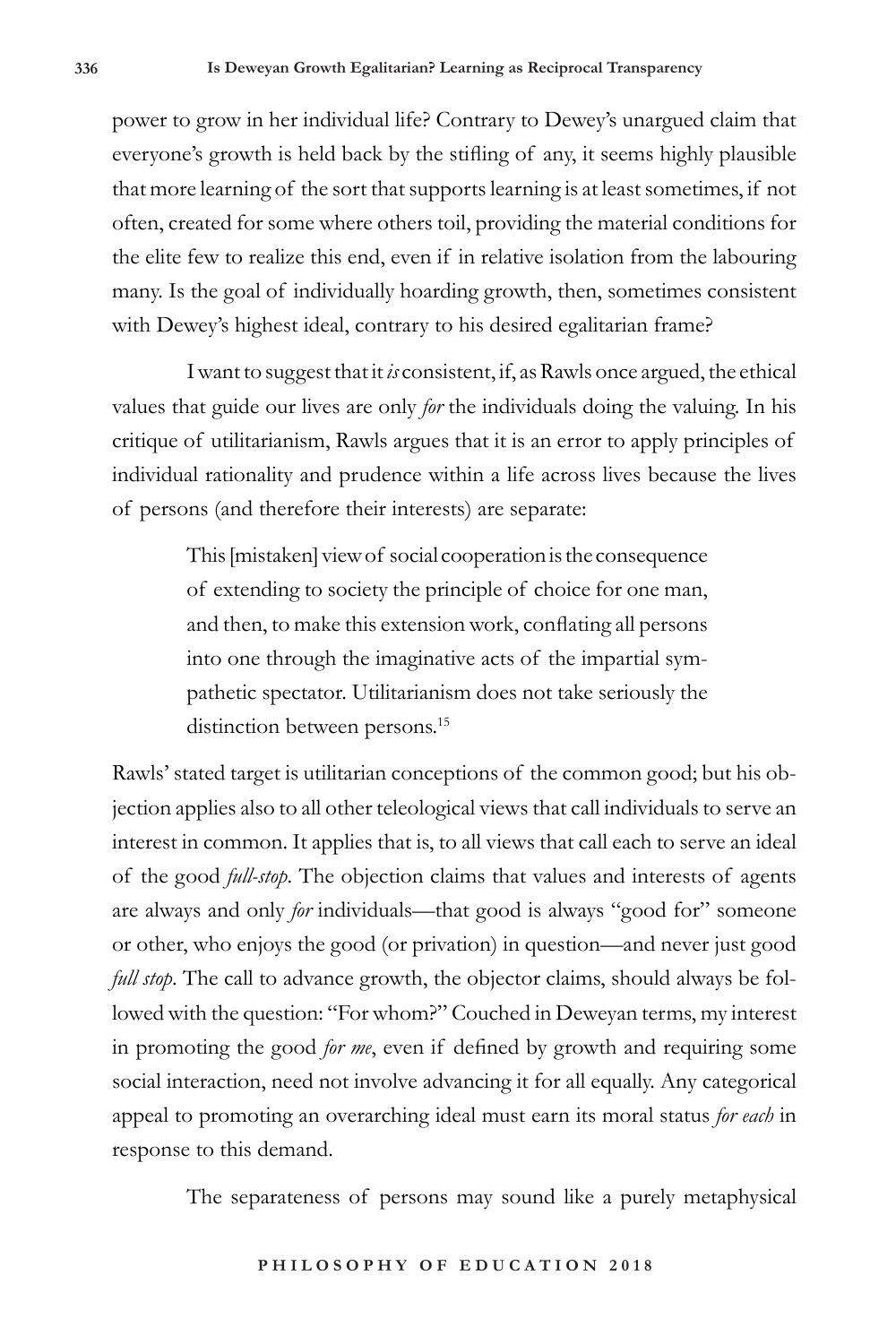thesis of personal identity, but it cannot be without committing the naturalistic fallacy.16 A description of one's identity entails nothing on its own about what interests one should or should not advance, without taking a stand on that further ethical question. Rawls' argument from the separateness of persons, then, depends at a deeper level on a theory of value. A genuine obligation to work upon a common project regardless of the location of our various human-sized bodies, it should be obvious, would make the descriptive fact of the separateness of persons irrelevant to refuting teleological doctrines. So, what is crucial for Rawls' argument to succeed is the denial of the existence of any ultimate and unifying good that all are called to realize in common. For Rawls, that values are *for* individuals must also not lead us to see those values as harmonizing *for each* in a common ethical aim. Otherwise, promoting the good for individuals would lead us to discover a good *full stop* that *for each* is just better to promote in common.

Perhaps the best way to reject a normative demand of cooperation toward a common ideal is to appeal to the modern platitude, accepted by Rawls, that we know of *no such good full stop*. If we accept this platitude, then it will be a brute descriptive fact that I am simply committed to what I am fundamentally committed to, where I am located, here and now, which need not be the same as what you are ultimately committed to, here and now. Rational deliberation, in this case, will always seems to proceed from values *for me*, even if some of my values are about your life and vice versa. For practical purposes, there is no common scale of ethical value upon which the values of each are rightly seen as harmonizing. Due to the lack of harmony, it follows that *more value full stop* is not always better *for each.* The teleological claim that more good is simply better, it seems, does not hold *for individual actors*. This no-harmony thesis amounts to an assertion of the practical incommensurability of value between agents. If morality is to be reinstated under these conditions, some different basis of value, such as a social contract between individuals pursuing various conceptions of the good may appear most plausible. Contract strategies, of course, like Rawls', face their own challenges establishing the ethical priority of rights and duties over all ideals of the good, without claiming themselves to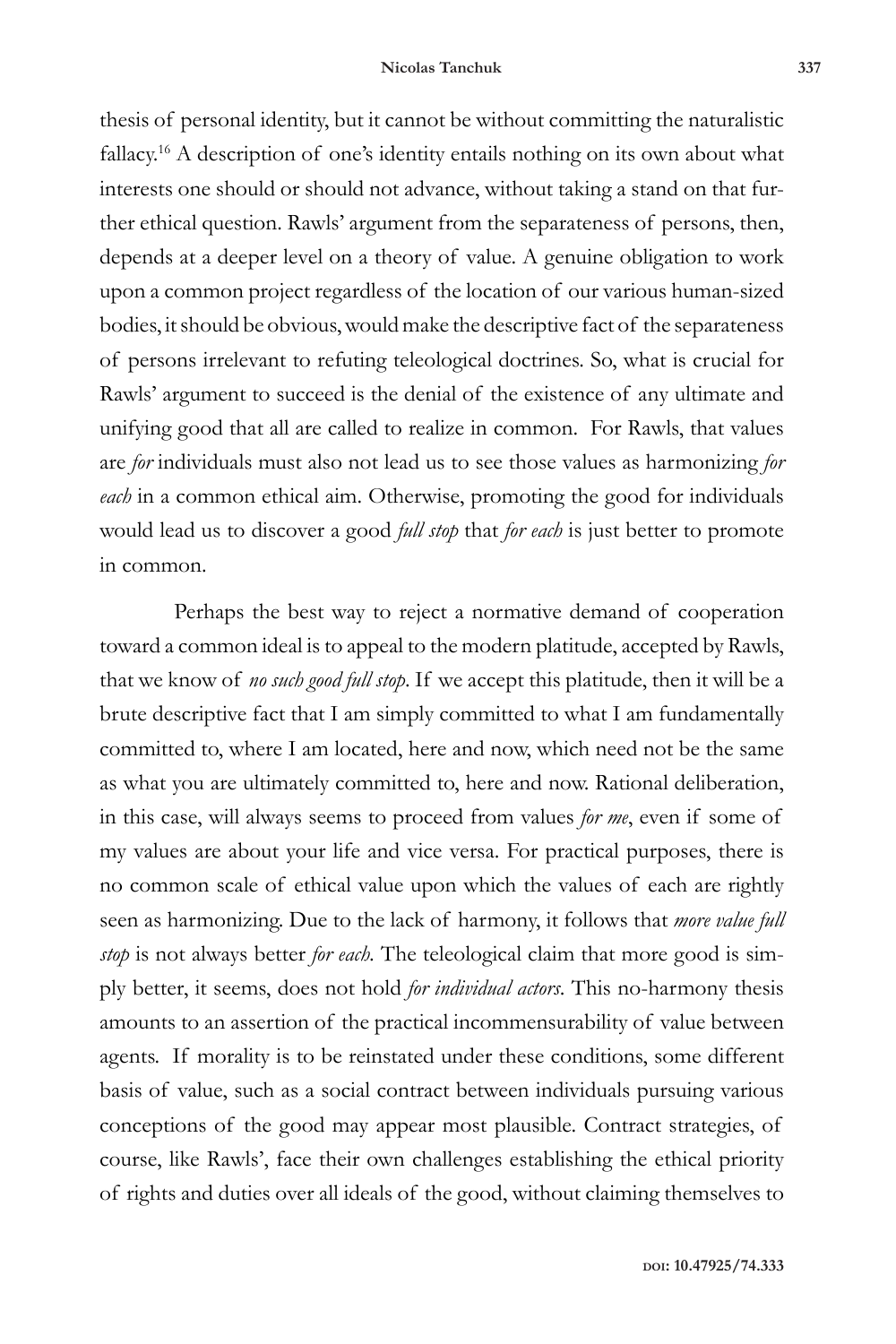be a higher ideal of the good. $17$ 

If we assume Dewey's normative commitment to growth (which is an admittedly very limited reply), we are committed to a different conclusion—that promoting *growth full-stop* is best. For Dewey, ethical value *for each* is just not defined in the practically incommensurabilist way that motivates the separateness of persons and contractualist morality. For Dewey " … in *reality* growth is relative to nothing" and it is "*the* essential moral interest."18 If learning to learn is *the* moral and ethical value that guides each normatively, then each is called to promote its content by learning from the world. This, however, cannot be a solitary aim only for one's own sake, where others exist. Wherever any sees an individual learning to learn, then, *to succeed as a learner perceiving that individual,*  one should also see *value* in that individual's activity, as part of responding to the reality one perceives. To the extent that the individual one witnesses grasps insights that generate further learning, one should see more value as present in that individual's activity rather than less. For Dewey, it is in these cases that we manifest "more growth" and make moral and intellectual "progress" through our activity within a value-laden world.<sup>19</sup>

On Dewey's starting point, failing a reason to hive-off individuals' interests within the world from which we learn, the metaphysically simplest view is that, for each, promoting more growth is just better. Failing further considerations, then, the normative value of *growth-for-each* entails that promoting valuable states of affairs—*growth-full-stop*—is best. Dewey, consistent with this reading, explicitly rejects the idea that a group of individuals could have "interests 'of its own' … so that its prevailing purpose is the protection of what it has got."20 If this is right, then, assuming the value of growth, as Dewey claimed, each is called to co-operate toward the same end: promoting growth together as a community of learners or what Dewey calls "*reciprocity* of interest."21

The reply to this first objection does not yet render a plausible notion of democratic equality internal to growth. This fact will count, for many, as a reason to introduce the priority of growth-for each and a contractualist model of political morality to regulate our community of learners. It is here that the second problem, what I call Rawls' "problem of elitism" for a politics of the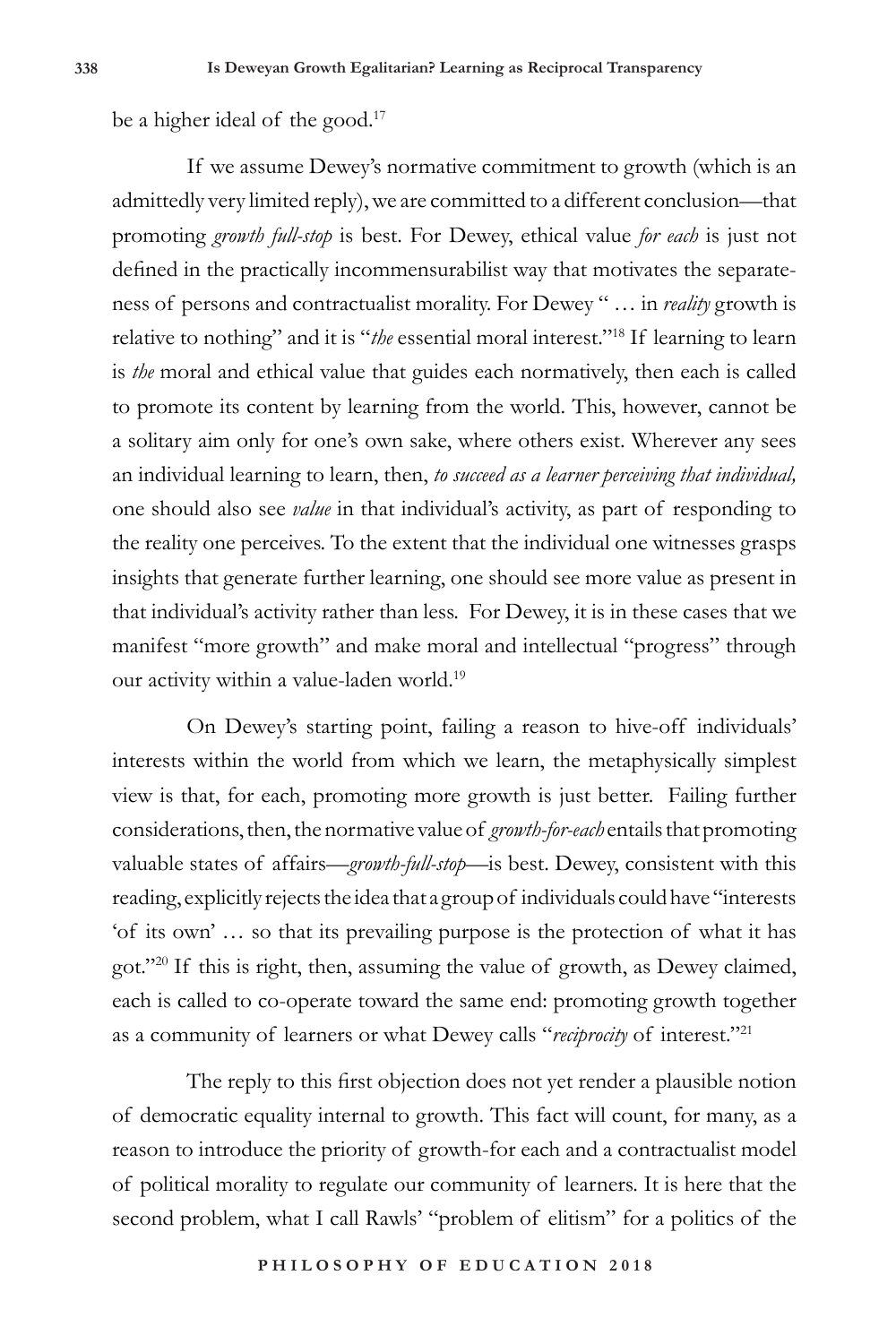common good gains its traction.22 If we aim to promote growth *full stop*, whether in school or society, then, Rawls' student will claim that "Among the relevant aspects of the problem are men's different productive skills and capacities for satisfaction. It may happen that maximizing aggregate welfare [growth for Dewey] requires adjusting basic rights to variations in these features."23 It may require, for example, distributing more resources to those who are better situated to maximize the good of growth.

If poorly situated maximizers, due to their social or material condition, can be used most efficiently as mere means to promote the elites' educational growth, then doing so, the objector claims, on these assumptions, is *morally necessary*, even if Dewey would protest. This, after all, is what is demanded if we aim to promote the common good without restriction. If more growth occurs empirically through a hierarchical classed structure, then for all Dewey has shown, we are required to advance it. In such a case, "reciprocity of interest" demands working together on "numerous" and "varied" shared projects toward the "full" and "free" realization of an unequal community—whether in school or society.<sup>24</sup> Rawls' student will claim that some other individualist model of educational formation is required to protect equality from the aristocratic implications of a growth-based politics of the common good.

I believe that this second Rawlsian objection stands against Dewey's view as stated. If Dewey does not clarify or augment his account of growth, then he will be forced to appeal to non-growth considerations to address this consequence, introducing questions of where, when, and why to trade growth off for egalitarian distributions of this value. To avoid this conflict between growth and equality, which mirrors the liberal tension between freedom and equality, an alternative strategy that renders equality internal to the value of learning to learn is necessary.

## GROWTH AS RECIPROCAL TRANSPARENCY

To this end, recall that we are committed to the objective value of growth and that more growth is real moral *progress*. A further fact is of great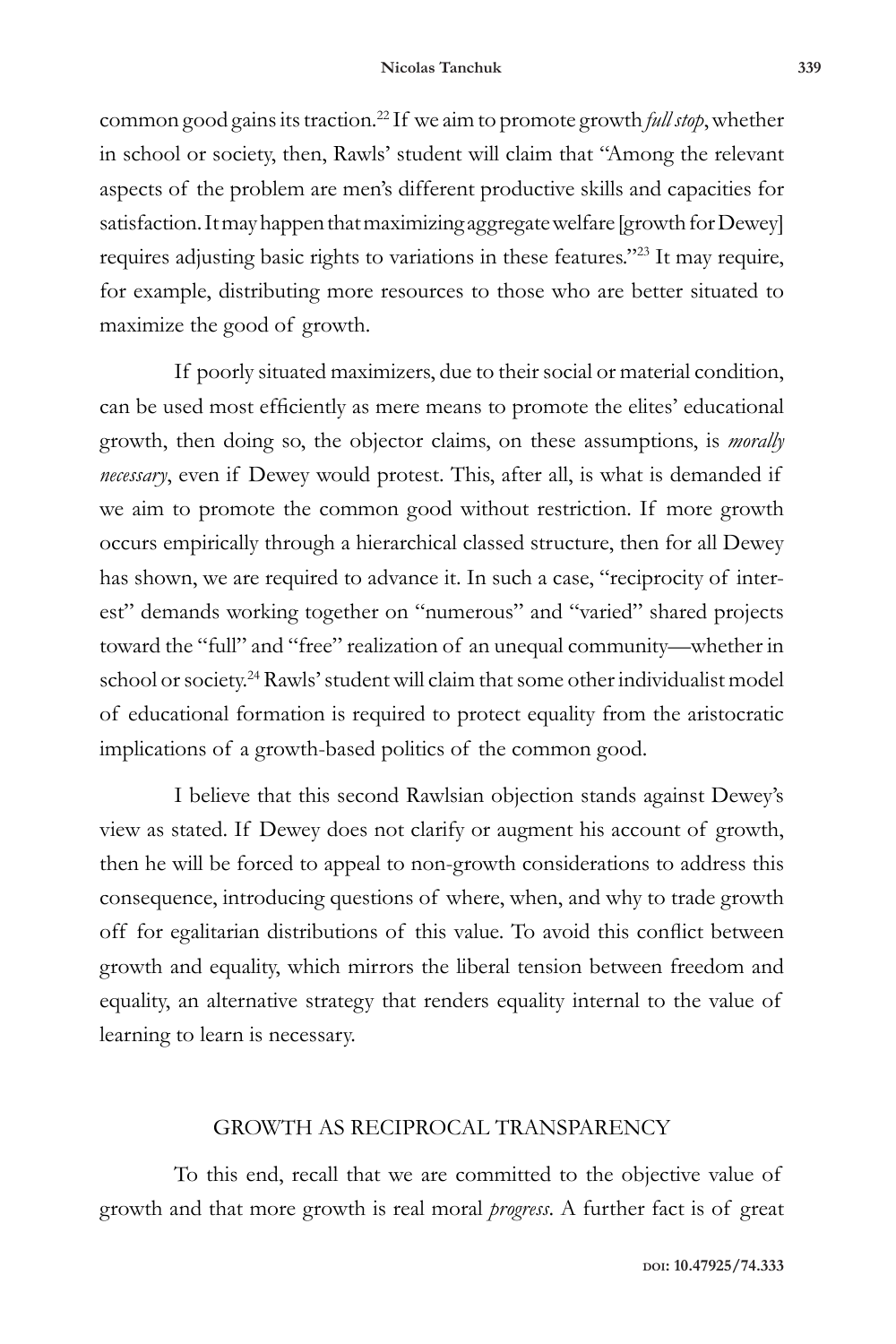import: Individuals who aspire to grow should also acknowledge that there is objective value in gaining insight into individual *acts* as they are manifest in the world. The world relevant to growing is not only constituted by mere physical *events*, as Dewey well understood. Only if I can discern what other individuals do, which involves knowing why they do what they do, how they do it, the moral significance of what is done, and what it is like for them to act as such, do I fully understand what is occurring in my community. This fact is true of every individual who acts alongside others. So, if our ideal is learning of the sort that sustains learning, then an ideal of reciprocal transparency, a relation characterized by the capacity to mutually understand one another's acts, for the sake of promoting growth as our shared aim follows. The term of art, 'reciprocal transparency' is introduced to denote this conjunction of mutual understanding alongside an assessment of the significance for growth of what is mutually understood.

If our goal is to learn about and from our world to sustain learning, then we should recognize, in the ideal case, that it is objectively better for any two individuals standing in relation to each other to have equal agentive capacities: capacities to passively perceive and actively engage with others, to realize the shared goal of advancing growth. Only with such capacities of insight and action, which Dewey dubbed "habits", can we become transparent to one another as actors and thus most fully contribute to the intersubjective aspects of learning to which it is objectively valuable, on this frame, to contribute. These capacities involve not only those of scientific and social scientific observation, which are central to knowing what occurs and how, but also the arts of intersubjective interpretation and communication characteristic of the humanities and fine arts, which allow insight into why an agent acts and what it is like for her to do so. If this is correct, then wherever there is a community of learners, the growth we should aim at in ideal form is always a growth in relations of reciprocal transparency and, therefore, equality of agentive capacity in this holistic sense.

By attending to the ideal of reciprocal transparency, we unearth the moral truth in Dewey's ambiguous and often hazy talk about the "evil" of one-sided exchanges of "stimulation and response": Inclusive, balanced exchanges are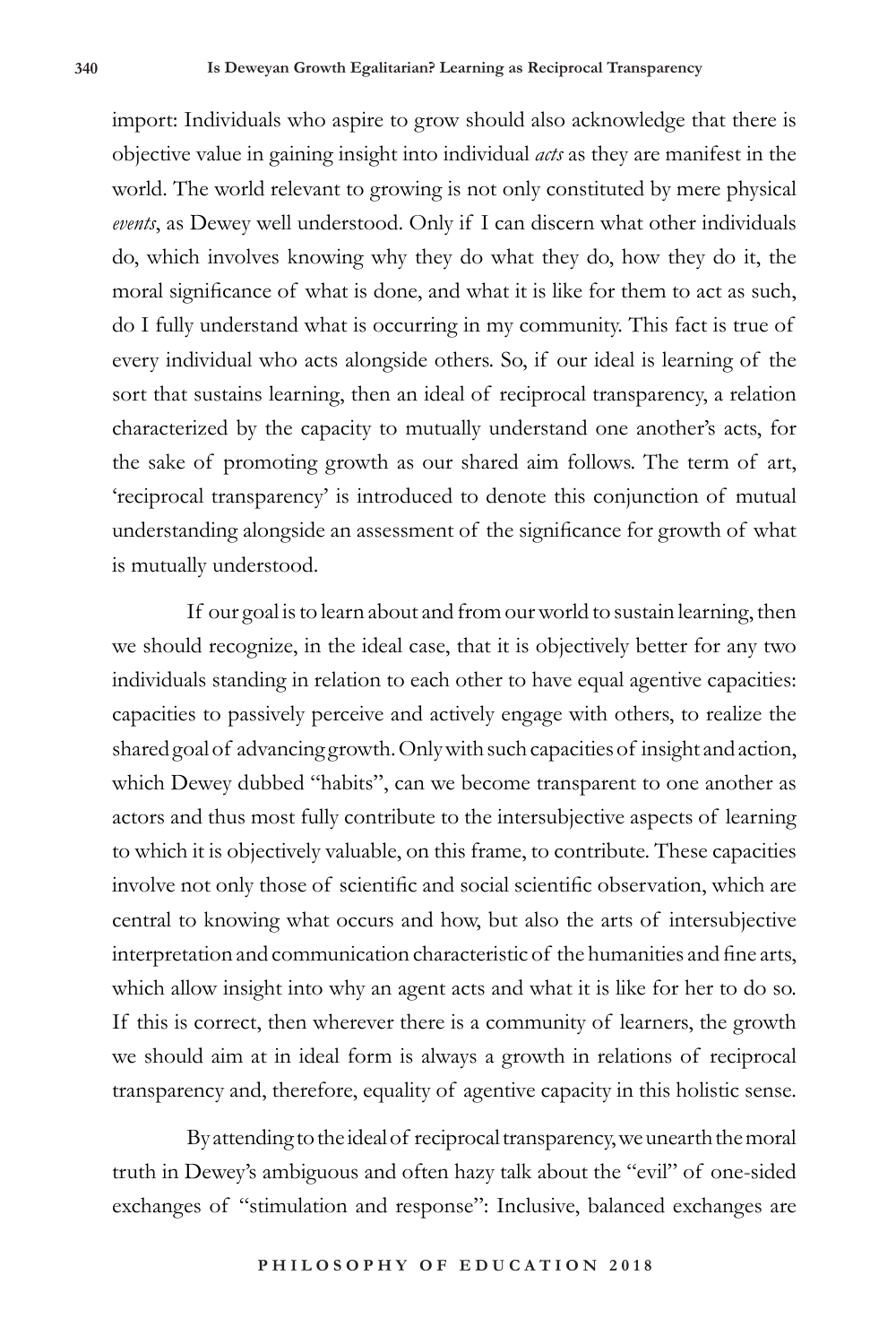those wherein we have the capacity for mutual understanding of the sort that most fully realizes growth.25 But if the best state of affairs is not only one that has the most educational growth, but also that grows *equals* in agentive capacity, then we can see that the second Rawlsian objection is misplaced: the ideal of equality of capacity to learn is internal to learning as its own end, wherever other actors exist.

## RECIPROCAL TRANSPARENCY: TWO-DIMENSIONS OF PAIRS

What do we need to know to assess the relative presence or absence of reciprocal transparency in relationships in school or society? I think there are important formal differences in promoting reciprocal transparency between and across pairs of individuals. Due to constraints of space, here I consider only the former, which I take to be the basic case, with the latter derivable from it. Two formal properties constitute reciprocal transparency between pairs of individuals. The first, grounded in an empirical theory of learning to learn intersubjectively, assesses the capacities and commitments of the actors, their beliefs, desires, projects etc. and the probability of those commitments and capacities to advance the growth of equals. Call this first dimension, which refers to the potential of various properties for advancing holistic learning between equals, the "fecundity" of the commitments and capacities. The upper limit case of perfect fecundity is an omniscient and omnipotent actor, one who knows how to do all that one could do to sustain perfect learning in any context and who desires to do so perfectly. The lower limit is cognitive death—a non-actor with no capacity to sustain learning from any experience, an actor, *at best*, trapped in a "solipsism of the present moment."26 Short of either limit case, we approximate this ideal, always and only in degrees.

The second level of assessment incorporates the first, adding the capacity for mutual understanding at a time. The extent to which each actor in a pairwise relation can understand the other's acts weighted by their significance for advancing growth constitutes the completed index of reciprocal transparency. If perfect mutual understanding of acts, as we have suggested above, in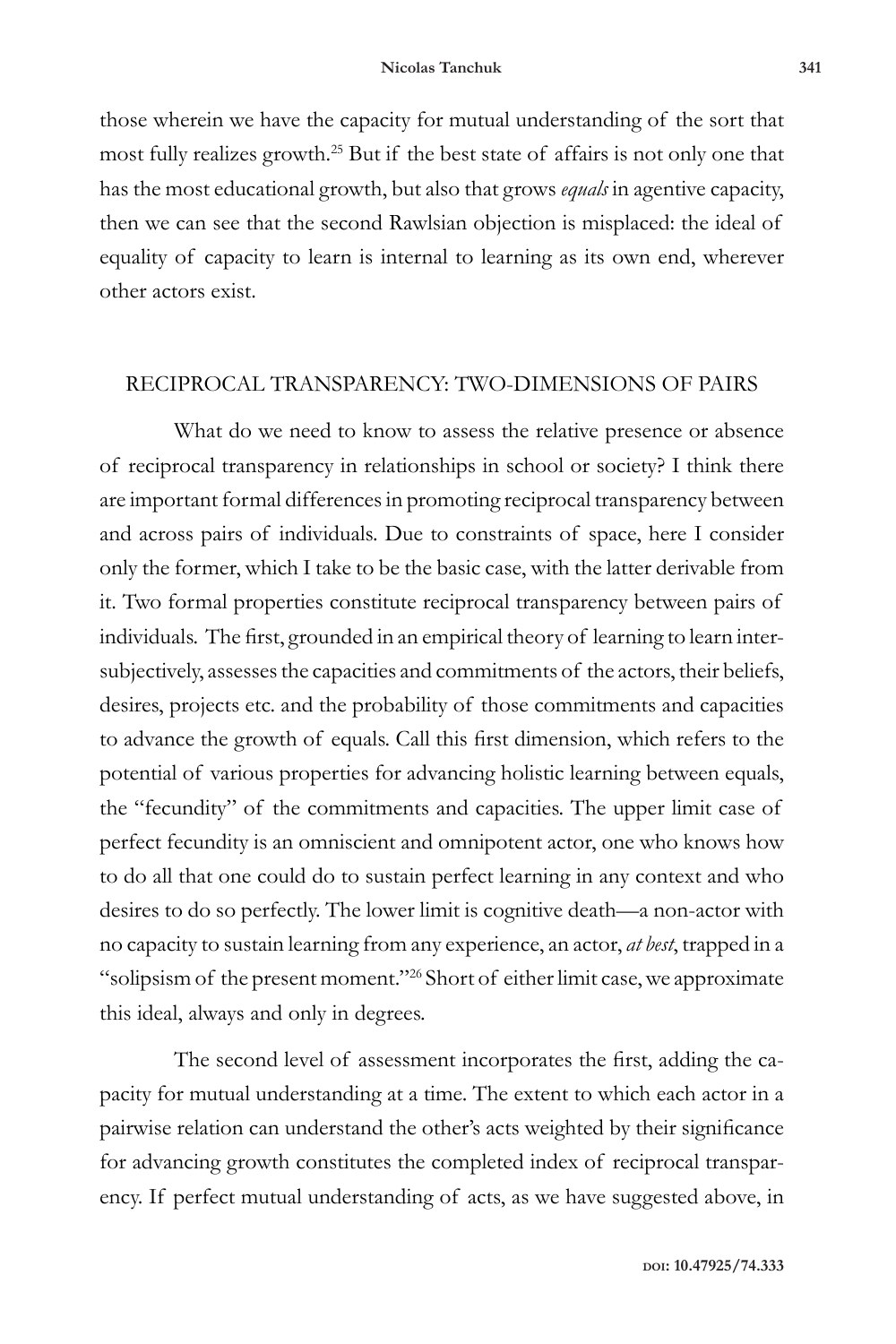the limit case, involves knowing exactly what it is like to perform any act an agent might perform, in context, then the upper limit of mutual understanding is being able to *become* the actor one seeks to understand. The lower limit of mutual understanding, where one is not capable of understanding *any* property of any act, is again, a case of cognitive death, at least in that context. The upper limit case of perfect reciprocal transparency, then, formally combines perfect mutual understanding between actors *and* perfect fecundity. The upper limit, in effect, is a kingdom of omniscient agents who sustain perfect growth and who know each other perfectly, *becoming* identical to a single perfect learner sustaining learning. The lower limit, again, is cognitive death. Short of either limit case, we achieve reciprocal transparency in degrees—theoretically as a ratio of the admittedly lofty upper limit.

These two levels of assessment provide the formal index of the value of pair-wise relationships under growth as reciprocal transparency at a time. By combining measures of growth at times, we may develop descriptive and predictive measures across time. The formal structure of this pair-wise two-dimensional ideal provides for a level of pluralism in the ways a relationship may concretely enable valuable growth, while at the same time maintaining an egalitarian focus. Some mutual understanding of actors may be more valuable due to the number of commitments understood, some due to the level of significance of only a few commitments. It may be more important, for example, for me to be able to understand only a few of the Secretary of Education's most significant types of acts or the most important teachings of a great teacher, than many other act types in my community for the sake of growing equals. Still, a relationship in which I can understand many acts of more modest significance may be more important in the end for advancing our egalitarian goal.

On this framework, the capacity to learn is a positional good, one whose value is determined in part relationally, but only in the sense that it is intrinsically valuable to stand in certain kinds of egalitarian learning relations. This cooperative account departs, therefore, from Harry Brighouse and Adam Swift's treatment of the "partly positional" value of education understood in competitive terms, where I gain and you lose where I have more education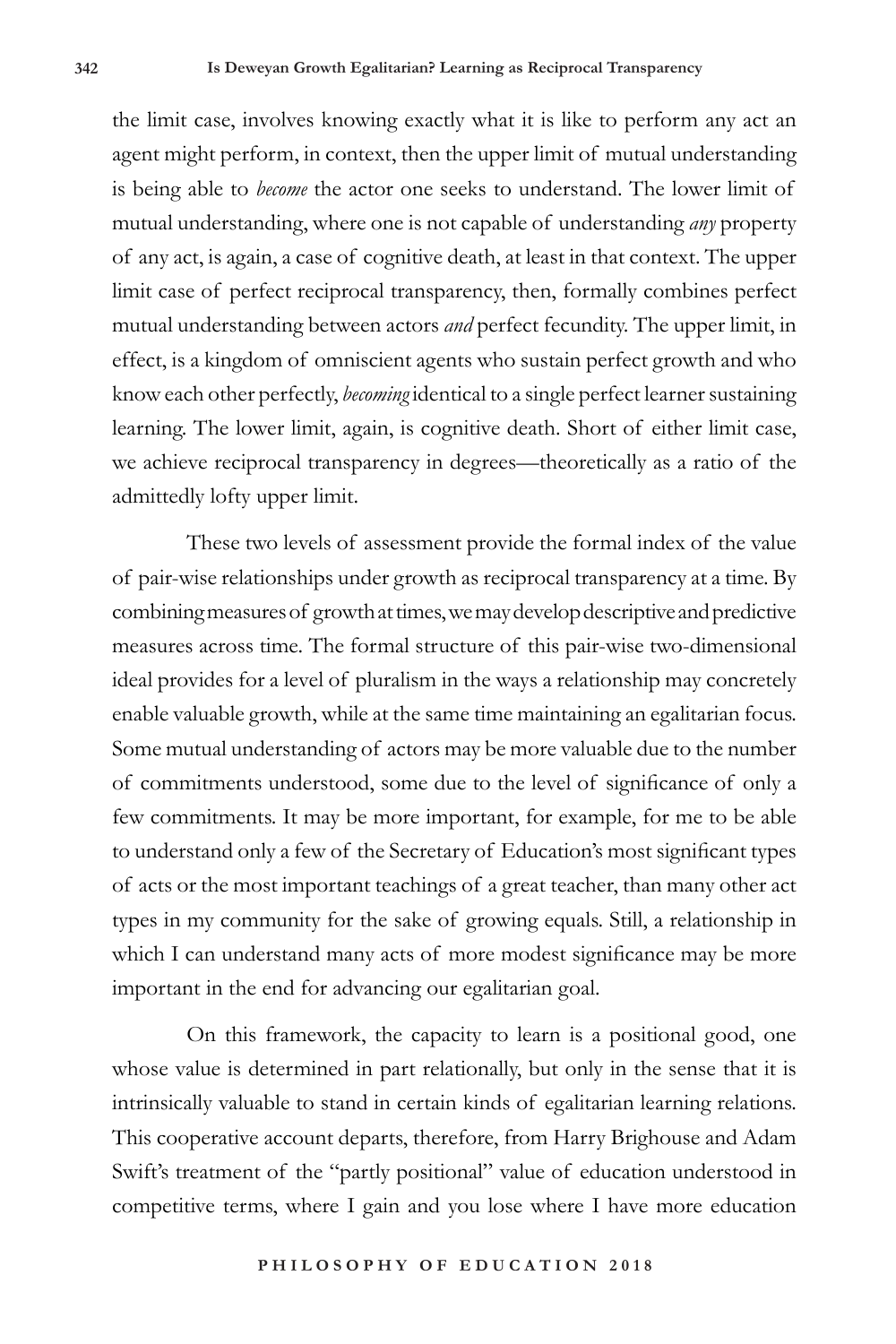and you less.<sup>27</sup> On this account, our failure to realize the capacity to learn as equals, across a life, is a failure to be recognized by each as a limitation of the world we share.

Due to this fact, moving resources to promote the growth of equals is not an offensive case of "leveling down"—blinding the sighted to create equality, for example—both because we see it as our shared project and because of the aspirational role of fecundity in our ideal. Fecundity ensures that where we redistribute and trade-off opportunities, we do so only if each better enjoys the presence of egalitarian growth by the trade, projected over actual lives.<sup>28</sup> Apparent departures, then, where some with more capacity are provided greater resources, for example, to research medical conditions or conceptual barriers to mutual understanding, are justified on this ideal, only if they are merely apparent. Departures are justified, that is, only if they advance the growth of those unequally situated toward equality in their lives.

Due to limitations of space, I do not consider questions of the distributive shape of reciprocal transparency across sets of pair-wise relations in a population. I note only that it is more complex formally than in the basic pair-wise case, which forms the units of value and overarching ideal we aim to bring about for each under this Deweyan frame. Like the task of justifying Dewey's normative ethical starting point, I leave the task of developing these more detailed distributive implications to a future project. For now, I have argued that Dewey's commitment to growth as a normative ideal of learning to learn provides the seeds of an egalitarian vision, one that for withstanding canonical Rawlsian criticisms without appealing to the idea of a social contract deserves further exploration. If correct, the foregoing entails that anywhere that an individual, institution, or society aims to cultivate an ethos of learning to learn, first and last, then a commitment to equality in the distribution of growth follows.

<sup>1</sup> John Dewey, *Democracy and Education: An Introduction to the Philosophy of Education* (New York: The Free Press, 1916), 88.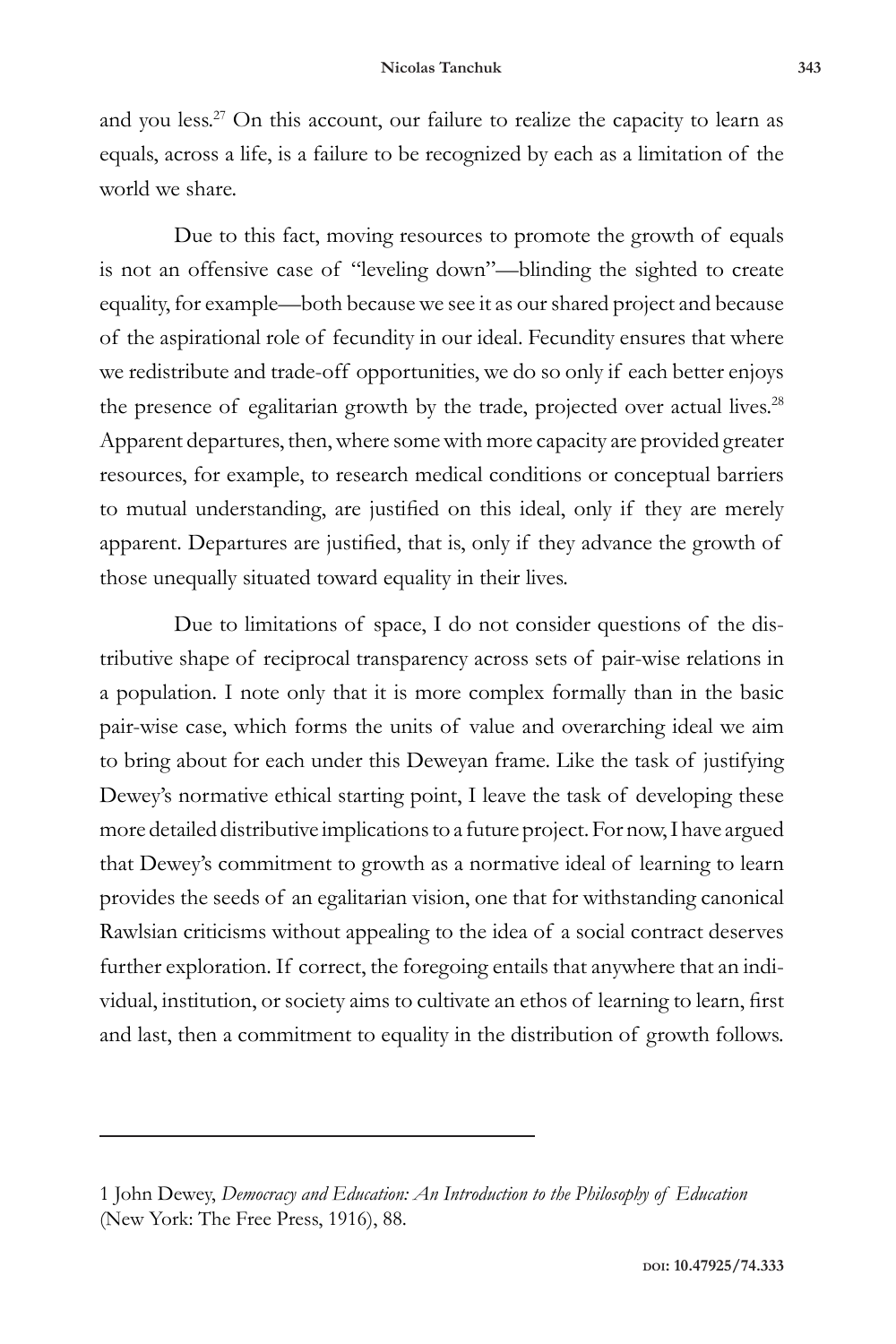2 See, for example, Iwao Hirose, *Moral Aggregation* (New York: Oxford University Press, 2014), especially Chapter 4, "Aggregation and the Separateness of Persons." In *A Theory of Justice* (Cambridge, MA: Harvard University Press, 1971), Rawls refers to the "separateness of life and experience" (p. 191) that marks the "distinction of persons" (p. 191) as a reason to reject classical utilitarianism.

3 John Dewey, "The Development of American Pragmatism," in *John Dewey: The Later Works 1925-1953 Volume 2 1925-1927* (Carbondale, IL: Southern Illinois Press, 2008), 21.

4 For a consideration of this and alternative ways of reading Dewey's pragmatism, see: Gonzalo Jover, "*Democracy and Education* then and now: 'De-pragmatizing' and 'ultra-pragmatizing' readings of John Dewey's pedagogy," in *Dewey in Our Time: Learning from John Dewey for transcultural practice,* eds. Peter Cunningham and Ruth Heilbronn (London: UCL Press, 2016), 48.

5 Robert Talisse, "A Farewell to Deweyan Democracy," *Political Studies* 59 (2011): 509-526.

6 Joseph Stiglitz & Bruce Greenwald, *Creating a Learning Society: A New Approach to Growth, Development, and Social Progress* (New York: Columbia University Press, 2015). 7 Dewey, *Democracy & Education*, 51.

8 Dewey, *Democracy & Education*, 360.

9 David T. Hansen, "Dewey & Cosmopolitanism," *Education and Culture* 25, no. 2 (2009), 128.

10 Hansen, "Dewey & Cosmopolitanism," 133.

11 Dewey, *Democracy and Education*, 85, 88.

12 Ibid., 202 (emphasis added).

13 Ibid., 88.

14 For treatments of other issues related to Dewey and Rawls, see Betty Weitz, "Equality and Justice in Education: Dewey and Rawls," *Human Studies* 16 no. 4 (1993): 421-434; James Scott Johnston, "Schools as Ethical or Schools as Political: Habermas between Dewey and Rawls," *Studies In Philosophy of Education* 31 (2012):109-122; Eric Thomas Weber, "Dewey and Rawls on Education," *Human Studies* 31, no. 4 (2008): 361-382.

15 John Rawls, *A Theory of Justice* (Cambridge, MA: Harvard University Press, 1971), 27.

16 David Hume, *A Treatise of Human Nature* (Oxford: Clarendon, 2007).

17 Michael Sandel, *Liberalism and the Limits of Justice* (New York: Cambridge University Press, 1998), 196.

18 Dewey, *Democracy and Education*, 51 (emphasis added), 360.

19 Ibid., 51, 46.

20 Ibid., 86.

21 Ibid., 85.

22 Rawls, *A Theory of Justice*, 508-509.

23 Ibid., 508.

24 Dewey, *Democracy and Education*, 85, Cf. 86.

25 Ibid., 84.

26 Hilary Putnam, "Why Reason Can't be Naturalized," *Synthese* 52, no. 1 (1982), 20.